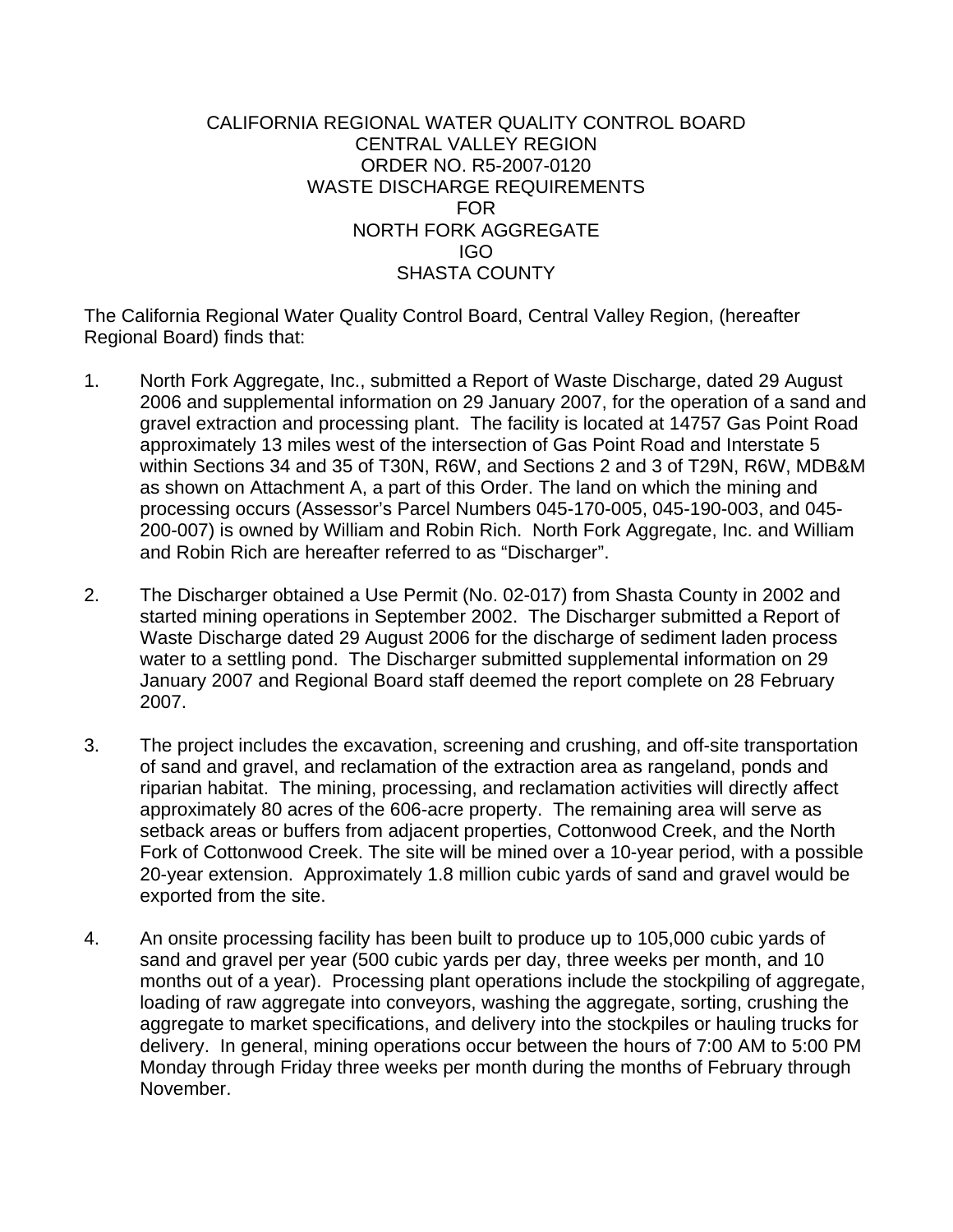Loaders deliver raw mined aggregate to the plant chutes, which carry the aggregate into the crusher. After the aggregate is crushed, it is moved for screening and washing into its final form for delivery. An average of approximately 30 truck loads with a total of 500 cubic yards leave the processing plant on a normal production day, Monday through Friday. 1.8 million cubic yards are expected for the 10-year life of the project.

Approximately 480 gallons of water per minute, five days per week, is used for washing the aggregate and for dust suppression in the project site. This amounts to approximately 1.4 million gallons of water per week. The water used on the site for these purposes will be pumped from Cottonwood Creek located to the south of the project area to which the owner has water rights. No wash or process water will leave the site. Wash and process waters are retained in ponds onsite and are reused and replenished as necessary.

- 5. One processing plant is located at the site. As different areas are mined, the extracted aggregate will be hauled to the processing plant. The site will be mined in phases with each phase designated as a 'Work Area'. Work Area 1 is being mined first for aesthetic purposes as it is adjacent to Gas Point Road. After mining activities are completed in Work Area 1, mining will progress to Work Areas 2, 3, 4, and 5. The rate of mining depends on the demand for aggregate.
- 6. Waste water from the washing process is discharged into an oblong pond with an island in the middle. The water passes through two rock check dams to isolate the segments and promote sediment settling. At the end of run, the water is recycled as wash water. The maximum pond depth is approximately 17 feet below the original grade the water level in the pond is reflective of the groundwater elevation. The pond is not lined. In dry conditions, water from Cottonwood Creek is pumped to an intermediate pond then to the settling pond or directly to the washing process as make-up water. Except during dry conditions, no water is added to the settling pond system. The volume of water removed from the settling pond for washing is greater than that returned to the settling pond as waste wash water. This Order requires a minimum of two feet of freeboard in each segment of the settling pond. The area surrounding the ponds shall be graded to divert any surface water from entering the ponds. Because of the variability of the source material, the sizes of the settling pond may need to be adjusted to perform properly. There is adequate space at the site for pond size adjustments.
- 7. The Discharger has not proposed to use a flocculating agent in the process. However, because of the potential variability of the composition of the source material at the site, the Discharger may propose to use a flocculating agent if needed.
- 8. The North Fork Aggregate site is in a former gold mining region where sluice boxes and mercury were used to extract gold from mined material. Significant amounts of mercury were often lost during this process suggesting that residual mercury may exist at the site. This Order requires that the settling ponds be tested for mercury on a regular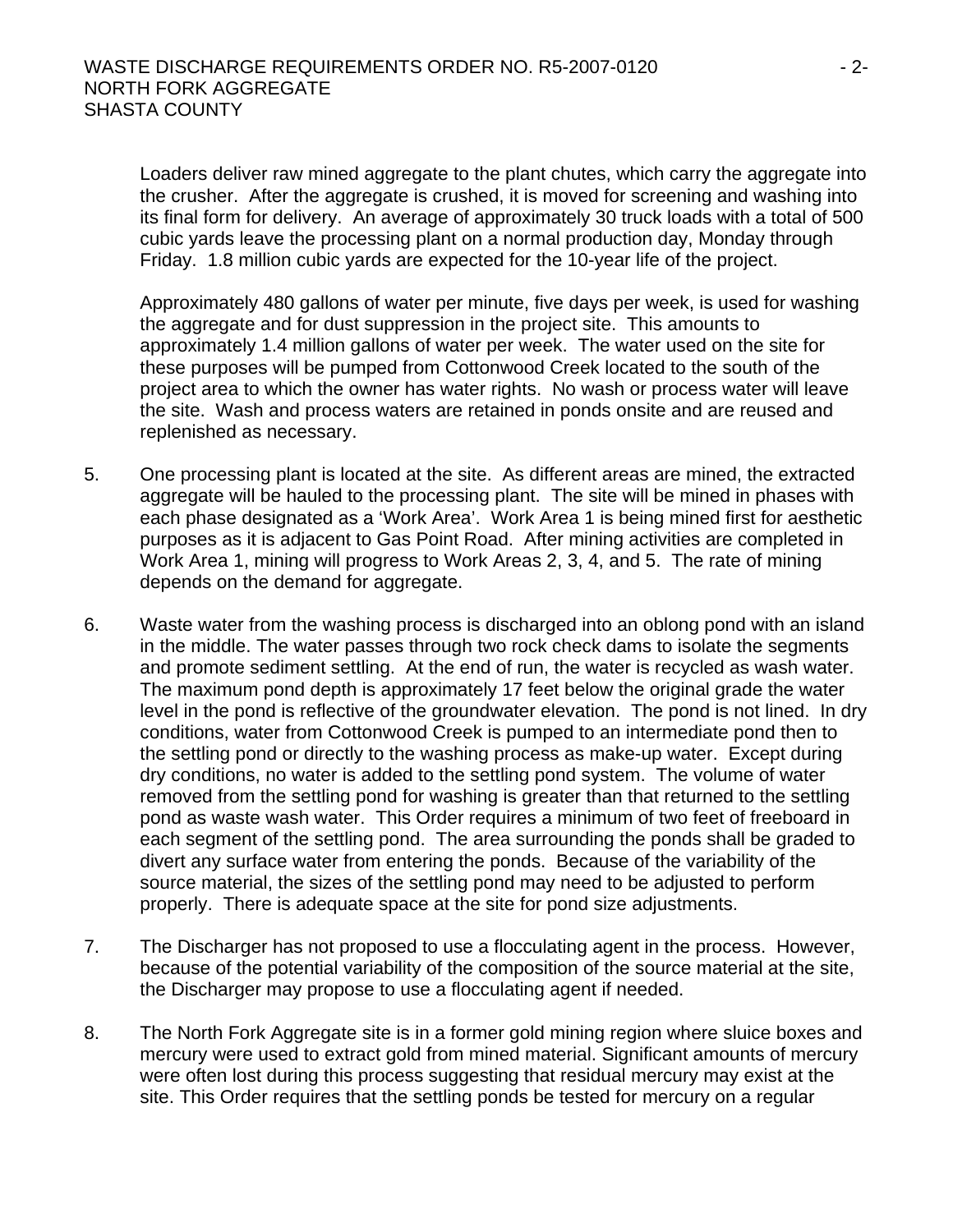basis. If mercury is detected at concentrations exceeding those stipulated in this Order, the Discharger will be required to collect additional water and sediment samples from the settling ponds, have them tested for mercury and provide a report of results. Based on the report findings, additional action may or may not be necessary.

- 9. There are no stationary fuel storage tanks on the site. Pacific Gas and Electric serves the necessary power to the crushing and water plants. Onsite diesel equipment is fueled from a truck-mounted tank. The Aboveground Petroleum Storage Act applies when a site has a single tank with a fuel capacity greater than 660 gallons or several tanks with a cumulative storage capacity of greater than 1,320 gallons of petroleum. The Aboveground Petroleum Storage Act does not apply to the Facility based on the information reported by the Discharger.
- 10. There is no discharge of domestic wastes at the site. Workers are provided with portable toilets.
- 11. The site is bordered on the west by the North Fork of Cottonwood Creek and on the south by Cottonwood Creek and is located in the Lower Cottonwood Hydrologic Area (No. 508.20) as depicted on interagency hydrologic maps prepared by the Department of Water Resources (DWR) in August 1986.
- 12. The average annual precipitation at the site is 39 inches. The six-hour 25-year storm event is 2.2 inches. Between 75 and 90% of the annual precipitation is received between November 1 and April 30 of each year.
- 13. The Regional Board adopted a *Water Quality Control Plan, Fourth Edition, for the Sacramento River Basin and the San Joaquin River Basin* (hereafter Basin Plan), which designates beneficial uses, establishes water quality objectives, and contains implementation plans and policies for protecting waters of the basin, including plans and policies adopted by the SWRCB and incorporated by reference into the Basin Plan. These requirements implement the Basin Plan.
- 14. The Basin Plan does not specifically designate beneficial uses of the North Fork of Cottonwood Creek. Based on the "tributary rule," the beneficial uses cited for the North Fork of Cottonwood Creek in this Order are for Cottonwood Creek.
- 15. The beneficial uses of Cottonwood Creek as specified in the Basin Plan and the North Fork of Cottonwood Creek by tributary rule from Cottonwood Creek are municipal and domestic supply, agricultural supply; industrial supply, water contact recreation; noncontact water recreation; warm and cold freshwater habitat; migration of aquatic organisms; spawning, reproduction, and/or early development of fish; and wildlife habitat.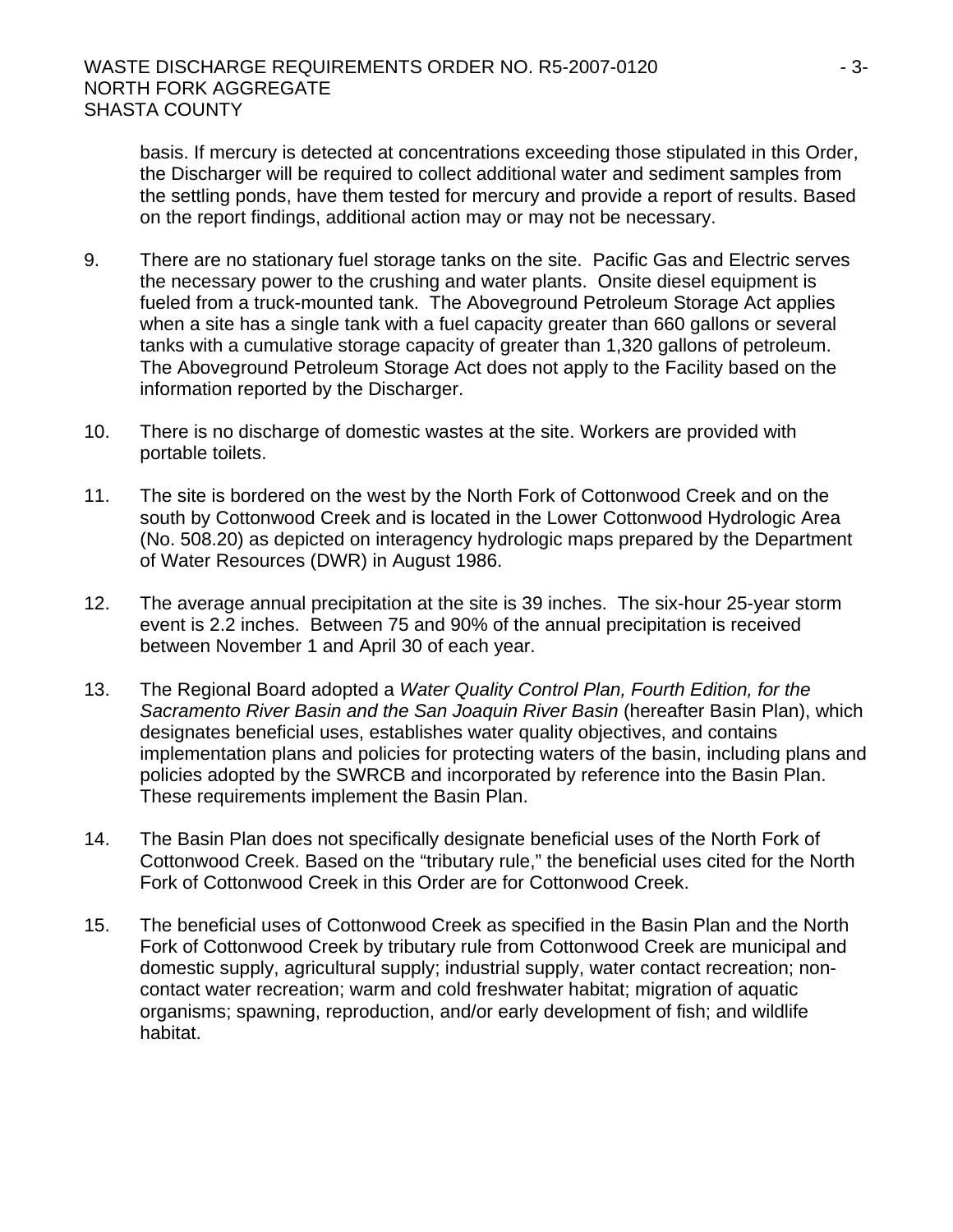### WASTE DISCHARGE REQUIREMENTS ORDER NO. R5-2007-0120 FALL CALL THE SET OF ALL CALL THE SET OF ALL CALL THE SET O NORTH FORK AGGREGATE SHASTA COUNTY

- 16. The beneficial uses of underlying groundwater are municipal and domestic supply, agricultural supply, industrial service supply, and industrial process supply.
- 17. State Water Resources Control Board Resolution No. 68-16, Statement of Policy with Respect to Maintaining High Quality of Waters in California, (hereafter Resolution 68- 16) requires the Regional Board, in regulating the discharge of waste, to maintain high quality waters of the State until it is demonstrated that any change in quality will be consistent with the maximum benefit to the people of the State, will not unreasonably affect beneficial uses, and will not result in water quality less than that described in the Regional Board's policies (e.g., quality that exceeds water quality objectives). The Regional Water Board finds that the project will not adversely impact water quality. The process at the site includes washing gravel with water. Turbid wash water is discharged to a settling pond where the suspended particles settle out. The soils at the site should be sufficiently fine grained to preclude turbid water from migrating beyond the pond's boundary. In addition, the ponds will self-seal with the settled fines increasing the filtering capability of the ponds. As discussed in Finding 19 below, the project is not expected to increase salt concentrations in ground or surface water.
- 18. Because of the use of Best Practicable Treatment and Control at the site, no surface or groundwater water quality degradation is anticipated and groundwater-monitoring wells are not required, at this time. Waste wash water is discharged to a settling pond where the suspended soil particles settle out and the water recycled. Sufficient freeboard is required to be maintained on the ponds to prevent surface discharge from the ponds. As discussed in Finding 19 below, the project is not expected to increase salt concentrations in ground or surface water. This permit does not allow surface or groundwater degradation.
- 19. The project is not expected to have an appreciable impact on total dissolved minerals or increase the electrical conductivity of the ground or surfaces waters of the site. Soils in the region generally have low salt content. In addition, the material being mined consists of dredge tailings that have been previously washed by the dredging process. While evaporation from the washing process concentrates total dissolved solids, wash water is entrained with the processed sand and gravel taking the salt load with it. Because the project is not expected to increase total dissolved minerals or increase the electrical conductivity of the ground or surface waters at the site, a salinity evaluation and minimization plan is not required from the Discharger at this time. EC monitoring is required.
- 20. Section 13267(b) of the California Water Code (CWC) states, in part, that "In conducting an investigation specified in subdivision (a), the Regional Board may require that any person who has discharged, discharges, or is suspected of having discharged or discharging or who proposes to discharge within its region, or any citizen or domiciliary, or political agency or entity of this state who has discharged, discharges, or is suspected of having discharged or discharging, or who proposes to discharge waste outside of its region that could affect the quality of waters of the state within its region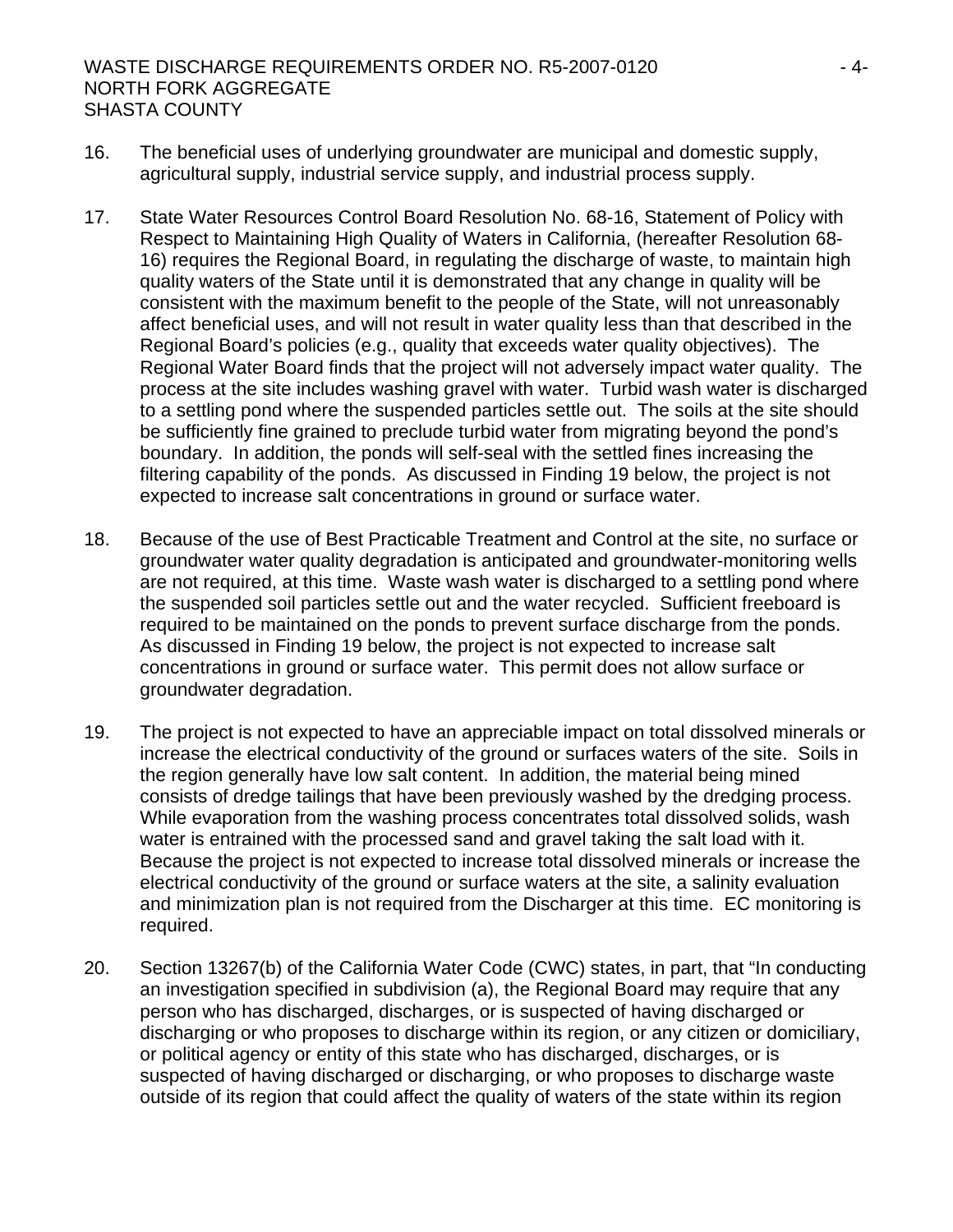## WASTE DISCHARGE REQUIREMENTS ORDER NO. R5-2007-0120  $-5$ -NORTH FORK AGGREGATE SHASTA COUNTY

shall furnish under penalty of perjury, technical or monitoring program reports which the regional board requires. The burden, including costs of these reports shall bear a reasonable relationship to the need for the reports and the benefits to be obtained from the reports. In requiring those reports, the regional board shall provide the person with a written explanation with regard to the need for the reports, and shall identify the evidence that supports requiring that person to provide the reports." The reports required by Monitoring and Reporting Program No. R5-2007-0120 are necessary to assure compliance with these waste discharge requirements. The Discharger operates facilities that discharge wastes subject to this Order.

- 21. Federal Regulations for storm water discharges were promulgated by USEPA on 16 November 1990 (40 CFR Parts 122, 123, and 124) which require specific categories of facilities discharging storm water associated with industrial activity to obtain NPDES permits and to implement Best Available Technology Economically Achievable and Best Conventional Pollutant Control Technology to reduce or eliminate industrial storm water pollution.
- 22. The State Water Resources Control Board (SWRCB) adopted Order No. 97-03-DWQ (General Permit No. CAS000001), on 17 April 1997, specifying waste discharge requirements for discharge of storm water associated with industrial activities, excluding construction activities, and requiring submittal of a Notice of Intent (NOI) by industries to be covered by the permit. The Discharger has obtained coverage under Order No. 97-03-DWQ for this facility.
- 23. Shasta County was the lead agency for the project under the California Environmental Quality Act (CEQA, Public Resources Code Section 21000, et. seq.). The County filed a Notice of Determination adopting a Mitigated Negative Declaration on 9 January 2003 for this project in accordance with CEQA. As a responsible agency, the Board finds that the project as approved by Shasta County will not have a significant effect on water quality.
- 24. The discharge authorized herein is exempt from the requirements of Title 27 CCR. The exemption, pursuant to Section 20090(b), is based on the following:
	- a. The Regional Board is issuing these waste discharge requirements;
	- b. These waste discharge requirements implement the Basin Plan and allow discharge only in accordance with the Basin Plan; and
	- c. The wastewater does not need to be managed according to 22 CCR, Division 4.5, Chapter 11, as a hazardous waste.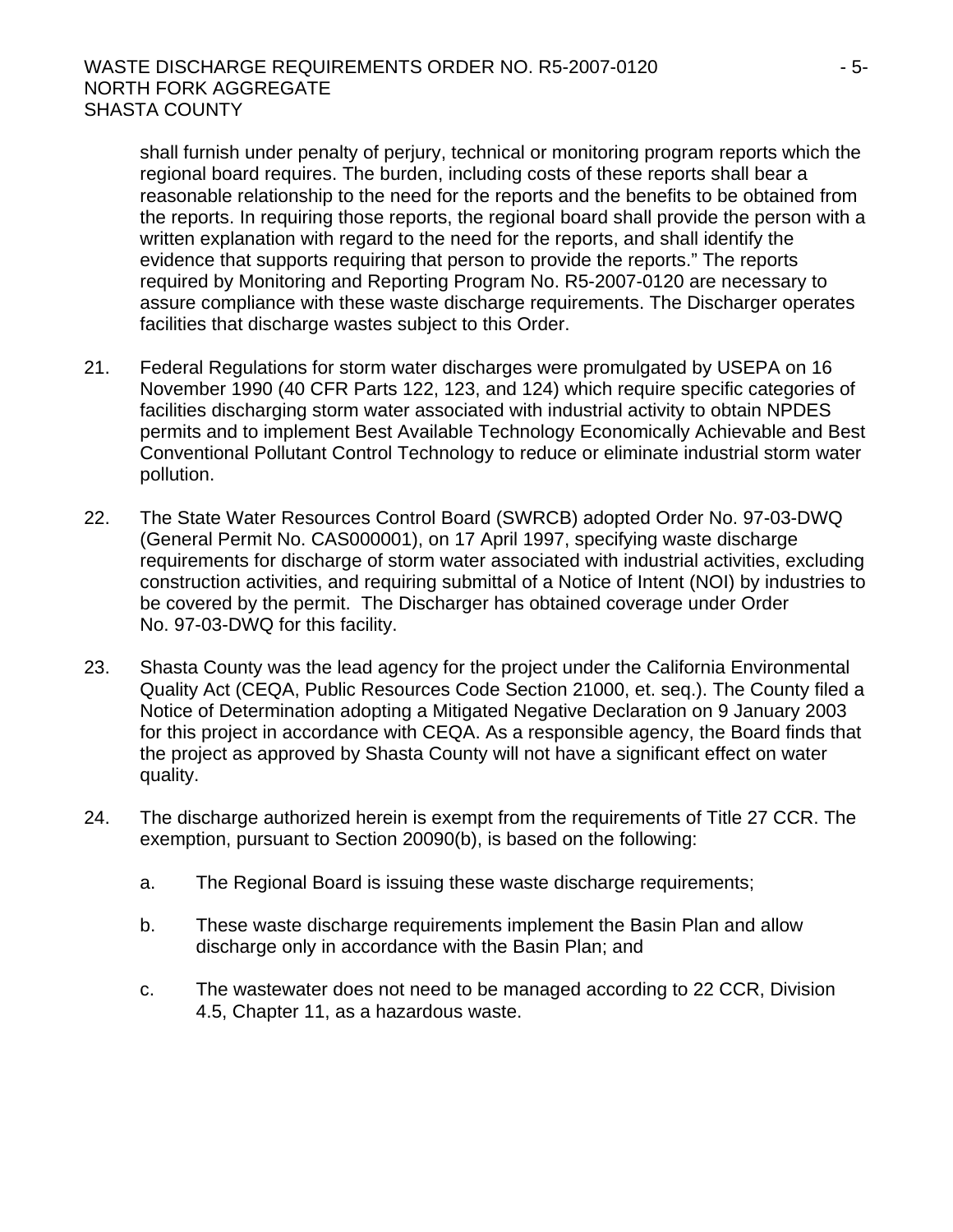- 25. The Regional Board has considered the information in the attached Information Sheet in developing the Findings of this Order. The attached Information Sheet is part of this Order.
- 26. The Regional Board has notified the Discharger and interested agencies and persons of its intent to prescribe waste discharge requirements for this discharge and has provided them with an opportunity for a public hearing and an opportunity to submit their written comments and recommendations.
- 27. The Regional Board, in a public meeting, heard and considered all comments pertaining to the discharge.

IT IS HEREBY ORDERED that the Discharger, their agents, successors, and assigns, in order to meet the provisions contained in Division 7 of the California Water Code and regulations adopted thereunder, shall comply with the following:

# **A. Discharge Prohibitions**

- 1. The discharge of wastes and process water to surface waters or surface water drainage courses is prohibited.
- 2. The discharge of wastes and process water in a manner different than specified in Finding Nos. 4, 5, and 6 is prohibited.
- 3. The use of chemical additives without prior Regional Water Board approval in the processing plant and settling ponds is prohibited.
- 4. The discharge or deposit of waste other than process water, settled solids, and allowable chemical additives at this site is prohibited.
- 5. Discharge of water, except direct precipitation, to a settling pond having a freeboard of two feet or less is prohibited.
- 6. Discharge of waste classified as "hazardous" as defined in Sections 2521(a) of Title 23, CCR, Section 2510, et seq., or "designated," as defined in Section 13173 of the CWC, is prohibited.

# **B. Discharge Specifications**

1. Objectionable odors originating at this facility shall not be perceivable beyond the limits of the activity area.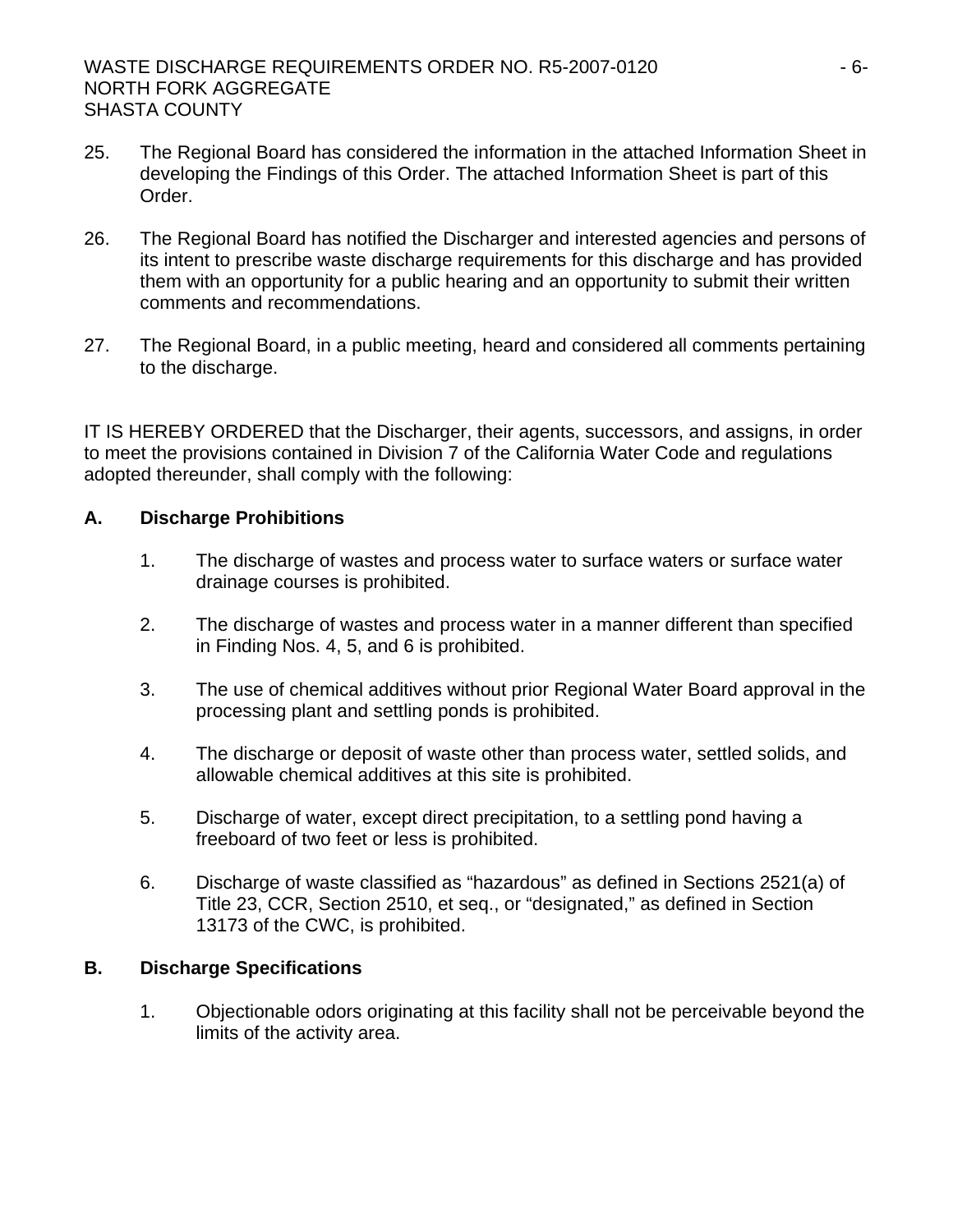#### WASTE DISCHARGE REQUIREMENTS ORDER NO. R5-2007-0120 NORTH FORK AGGREGATE SHASTA COUNTY

- 2. All settling ponds shall be managed to prevent breeding of mosquitoes. In particular:
	- a. An erosion control program should assure that small coves and irregularities are not created around the perimeter of the water surface.
	- b. Weeds shall be minimized through control of water depth, harvesting, or herbicides.
	- c. Dead algae, vegetation, and debris shall not accumulate on the water surface.
- 3. All stockpiled products, wastes, and overburden materials shall be managed to prevent erosion of sediment to surface water drainage courses.
- 4. Dams, levees, and other earthworks intended to hold or convey water shall be designed and constructed under the direct supervision of and certified by a California Registered Civil Engineer or Engineering Geologist having expertise in the design of such earthworks.
- 5. All settling ponds shall be designed, constructed, operated and maintained to prevent inundation or washout due to floods with a return period of 100 years.
- 6. The settling pond system shall have sufficient capacity to accommodate allowable wastewater flow and design seasonal precipitation, and ancillary inflow and infiltration to prevent inundation or washout during the winter months. Design seasonal precipitation shall be based on total annual precipitation using a return period of 100 years, distributed monthly in accordance with historical rainfall patterns.
- 7. The Discharger shall install and maintain a pond water freeboard gauge in each segment of the settling pond so freeboard can be readily assessed.
- 8. The discharge shall not cause the freeboard to be less than two feet in any segment of the pond, as measured vertically from the water surface to the lowest point of overflow.
- 9. On or about 1 October of each year, available pond storage capacity shall at least equal the volume necessary to comply with Discharge Specification B. 5, 6, and 8.
- 10. Except for recycled process water and solids removed from the settling ponds, the discharge shall remain within the settling ponds at all times.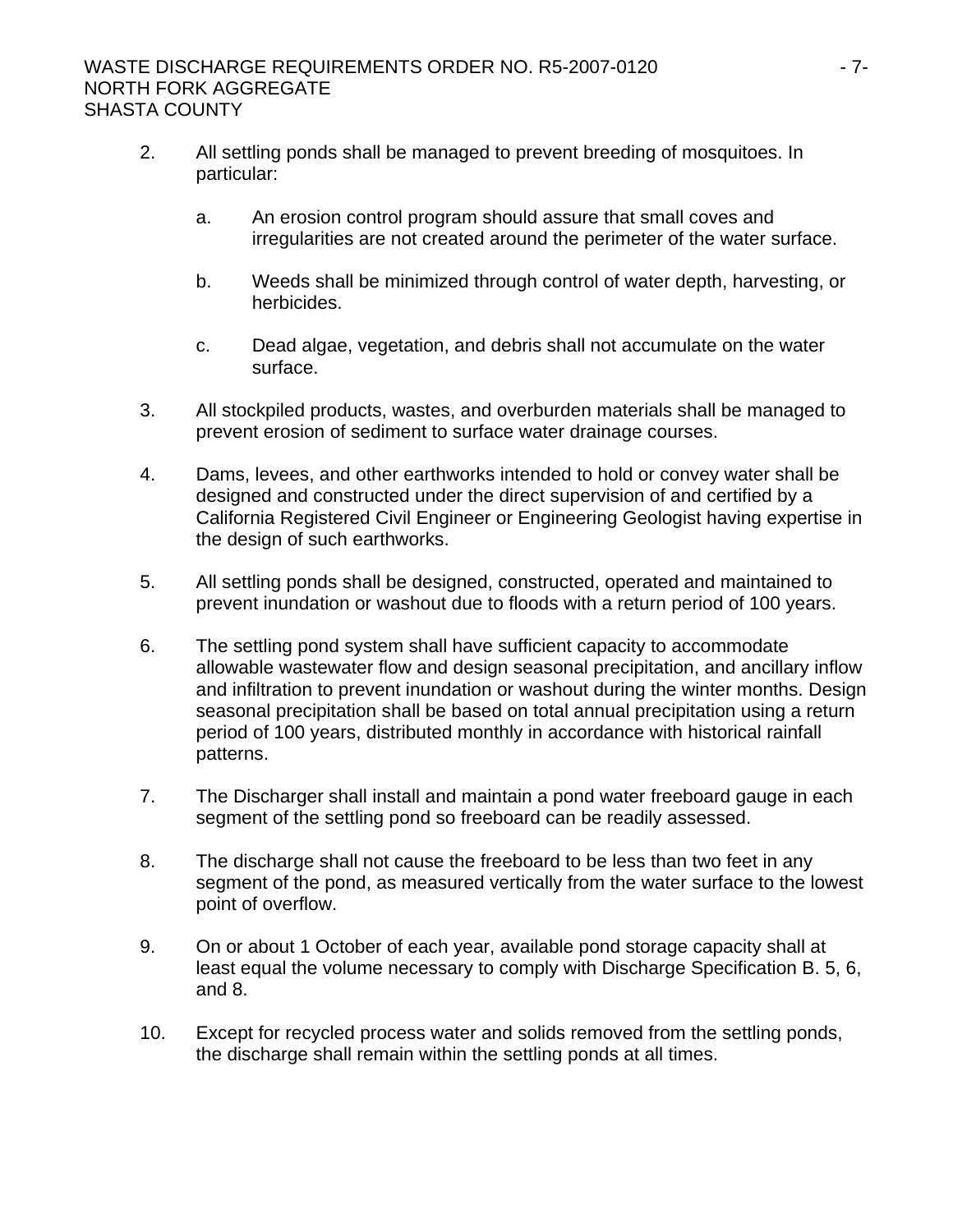#### **C. Groundwater Limitations**

The discharge, in combination with other sources, shall not cause underlying groundwater to contain waste constituents in concentrations statistically greater than background water quality.

# **D. Provisions**

- 1. **By 1 December 2007**, the Discharger shall submit a copy of its most recent Site Reclamation/Restoration Plan if it differs from the 11 August 2002 Site Reclamation/Restoration Plan. As the reclamation plans are updated or revised, the Discharger shall immediately forward such plans to this office.
- 2. If, as a result of the monitoring conducted by Monitoring and Reporting Program No. R5-2007-0120, mercury is detected at concentrations equal to or greater than 50 nanograms per liter (ng/L) in a liquid sample from any settling pond, then within **90 days** the Discharger shall submit a work plan to characterize mercury in the water and sediment within the settling pond. Within **120 days** of approval by the Executive Officer of the work plan the Discharger shall submit a report describing the results. If such report demonstrates the presence of mercury at concentrations that may adversely affect surface or groundwater quality or may cause bioaccumulation as a result of the final reclamation of the site, then within 120 days, the Discharger shall submit a report evaluating alternatives to reduce mercury to acceptable levels. Upon request of the Executive Officer, the Discharger shall create a financial assurance account (as described in Title 27 of the CCR) to mitigate bioaccumulation effects of the available mercury. All work plans and reports shall be prepared under the immediate supervision of a California Registered Civil Engineer or Engineering Geologist and shall be certified by such individual in accordance with the Business and Professions Code.
- 3. The Discharger shall maintain continuous coverage under the Water Quality Order No. 97-03-DWQ (as amended), the *General Permit for Discharges of Storm Water Associated with Industrial Activities*, or, if Order No. 97-03-DWQ is renewed, the most current version.
- 4. The Discharger shall comply with Monitoring and Reporting Program No. R5- 2007-0120, which is part of this Order, and any revisions thereto as ordered by the Executive Officer.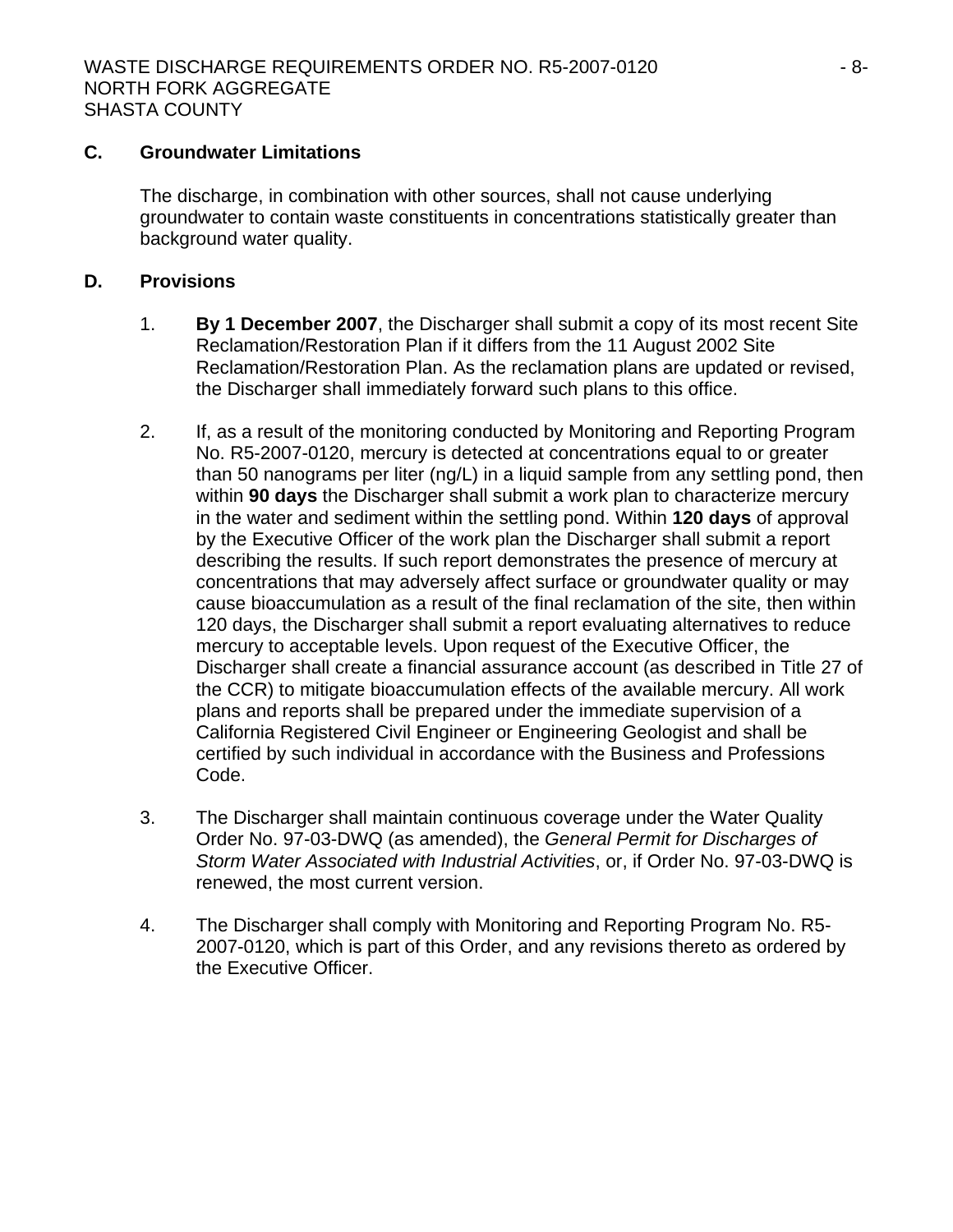# WASTE DISCHARGE REQUIREMENTS ORDER NO. R5-2007-0120  $-9$ -9-NORTH FORK AGGREGATE SHASTA COUNTY

- 5. The Discharger shall comply with the *Standard Provisions and Reporting Requirements for Waste Discharge Requirements*, dated February 2004, its update, or its replacement, which are incorporated herein and made part of this Order. This attachment and its individual paragraphs are commonly referenced as Standard Provision(s).
- 6. In the event of any change in control or ownership of land or waste discharge facilities described herein, the Discharger shall notify the succeeding owner or operator of the existence of this Order by letter, a copy of which shall be immediately forwarded to this office. To assume operation under this Order, the succeeding owner or operator must apply in writing to the Executive Officer requesting transfer of the Order. The request must contain the requesting entity's full legal name, the state of incorporation if a corporation, the name and address and telephone number of the persons responsible for contact with the Regional Board, and a statement. The statement shall comply with the signatory paragraph of Standard Provision B.3 and state that the proposed owner or operator assumes full responsibility for compliance with this Order. Failure to submit the request shall be considered a discharge without requirements, a violation of the California Water Code. Transfer shall be approved or disapproved by the Executive Officer.
- 7. The Discharger shall immediately notify the Regional Water Board by telephone whenever a violation of these WDRs or an adverse condition that may impair water quality occurs as a result of the extraction operations or the discharge; written confirmation shall follow within two (2) weeks.
- 8. The Discharger shall report promptly to the Board any material change or proposed change in the character, location, or volume of the discharge. The Discharger shall obtain confirmation from the Board that such proposed modifications are acceptable under the terms of these WDRs. Confirmation or new WDRs shall be obtained before any modifications are implemented. If the Executive Officer does not disapprove the proposed change within 60 days of receiving a written report describing the proposed change, the discharge may proceed in accordance with the proposed modifications. Possible changes under these WDRs include, but are not limited to, the need to expand the settling basins and/or the need to use a flocculating agent in the settling ponds.
- 9. The Discharger must comply with all conditions of this Order, including timely submittal of technical and monitoring reports as directed by the Executive Officer. Violations may result in enforcement action, including Regional Board or court orders requiring corrective action or imposing civil monetary liability, or in revision or rescission of this Order.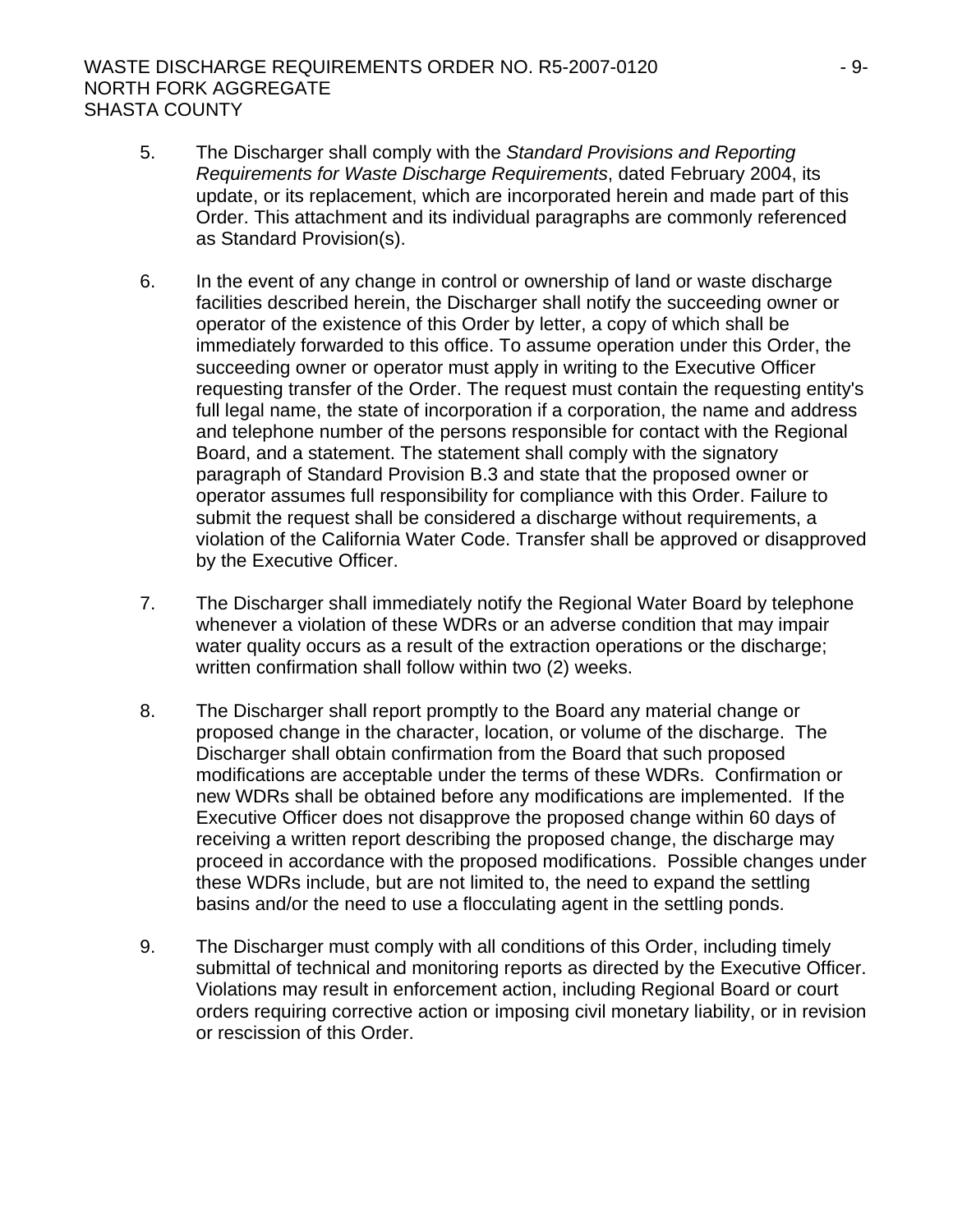- 10. A copy of this Order shall be kept at the discharge facility for reference by operating personnel. Key operating personnel shall be familiar with its contents.
- 11. The Regional Board will review this Order periodically and will revise requirements when necessary.

I, PAMELA C. CREEDON, Executive Officer, do hereby certify the foregoing is a full, true, and correct copy of an Order adopted by the California Regional Water Quality Control Board, Central Valley Region, on 14 September 2007.

# *ORIGINAL SIGNED BY*

\_\_\_\_\_\_\_\_\_\_\_\_\_\_\_\_\_\_\_\_\_\_\_\_\_\_\_\_\_\_\_\_\_\_\_\_\_\_\_\_ PAMELA C. CREEDON, Executive Officer

KK: sae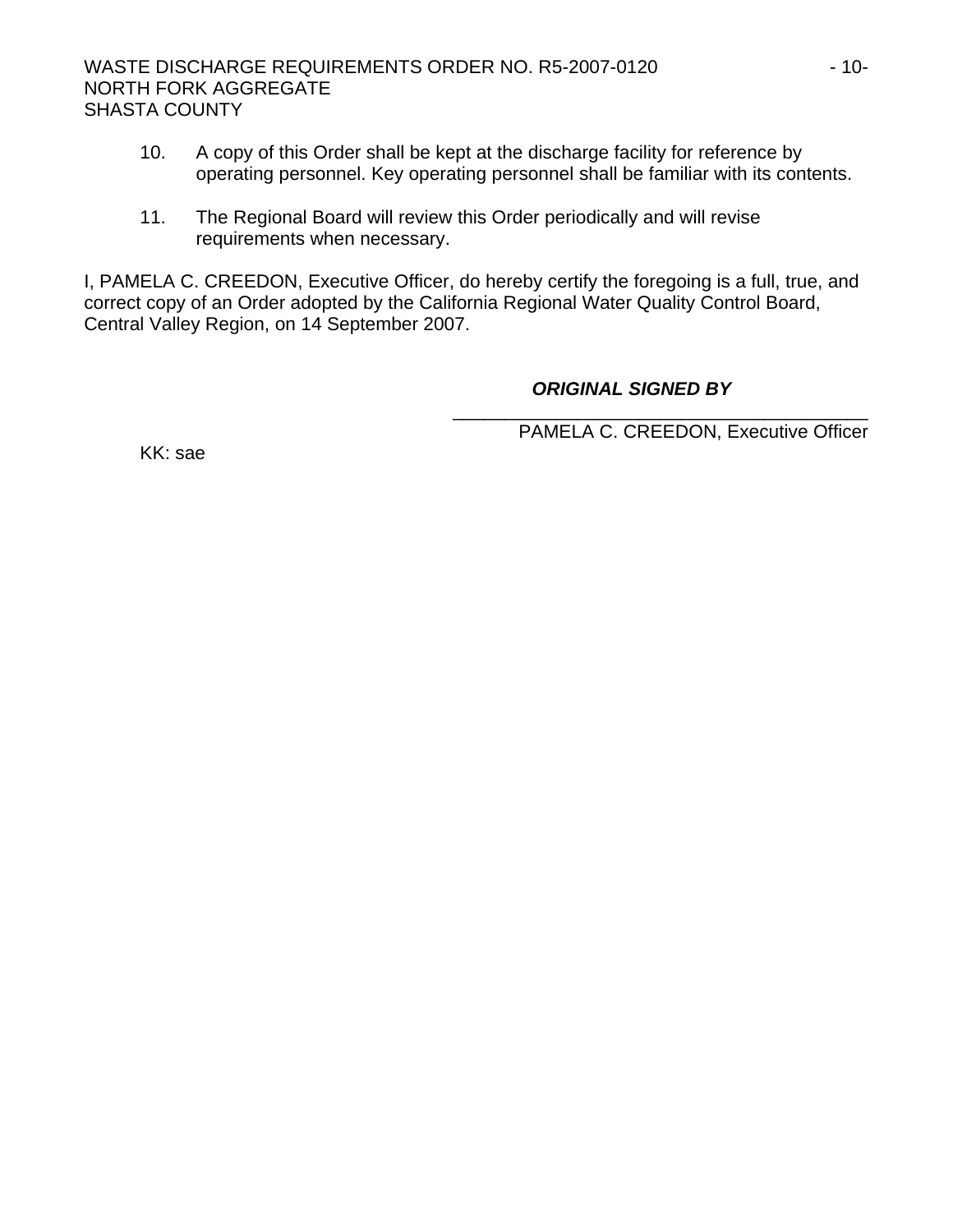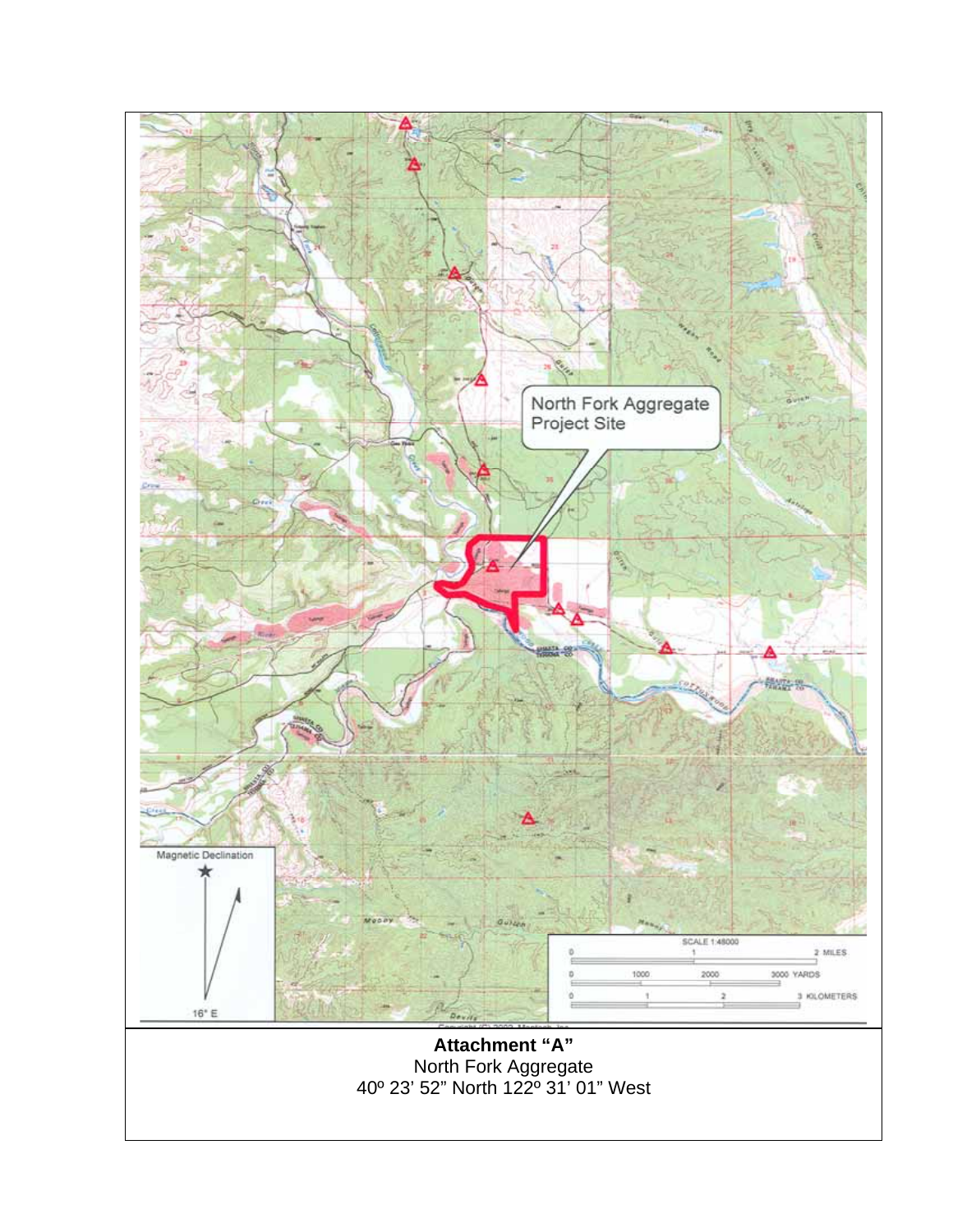# CALIFORNIA REGIONAL WATER QUALITY CONTROL BOARD CENTRAL VALLEY REGION MONITORING AND REPORTING PROGRAM NO. R5-2007-0120 FOR NORTH FORK AGGREGATE IGO SHASTA COUNTY

The Discharger shall not implement any changes to this Program unless and until the Regional Board or Executive Officer issues a revised Monitoring and Reporting Program.

# **SETTLING PONDS MONITORING**

Discharger's closed-loop process water treatment and recycling system includes a segmented settling pond. Freeboard shall be measured in each segment of the pond. Mercury samples shall be collected from the pond segment receiving process water directly from the discharge pipe (as opposed to receiving process water as the result of overflow from another segment). The samples shall be collected near the process water discharge point into the pond at a depth approximately midway between the pond surface and pond bottom. The sample shall be collected when the Discharger is actively discharging to the settling pond.

| Constituent/Parameter          | Units               | Sampling<br>Frequency     |
|--------------------------------|---------------------|---------------------------|
| Freeboard                      | Feet, 0.1 Feet      | Weekly                    |
| <b>Total Mercury</b>           | $nq/L$ <sup>1</sup> | April and December        |
| <b>Electrical Conductivity</b> | umhos/cm            | <b>April and December</b> |

1 ng/L, nanograms per liter, detection limit < 1.0 ng/L, using *Ultra-Clean Aqueous Sample collection and Preservation Techniques (FGS-008 and EPA Method 1669).* 

# **REPORTING**

In reporting the monitoring data, the Discharger shall arrange the data in tabular form so that the date, the constituents, and the concentrations are readily discernible. The data shall be summarized in such a manner to illustrate clearly the compliance with waste discharge requirements.

Monthly monitoring reports shall be submitted to the Regional Board by the **first day of the second month** following data collection.

The results of any monitoring done more frequently than required at the locations specified in the Monitoring and Reporting Program shall be reported to the Regional Board.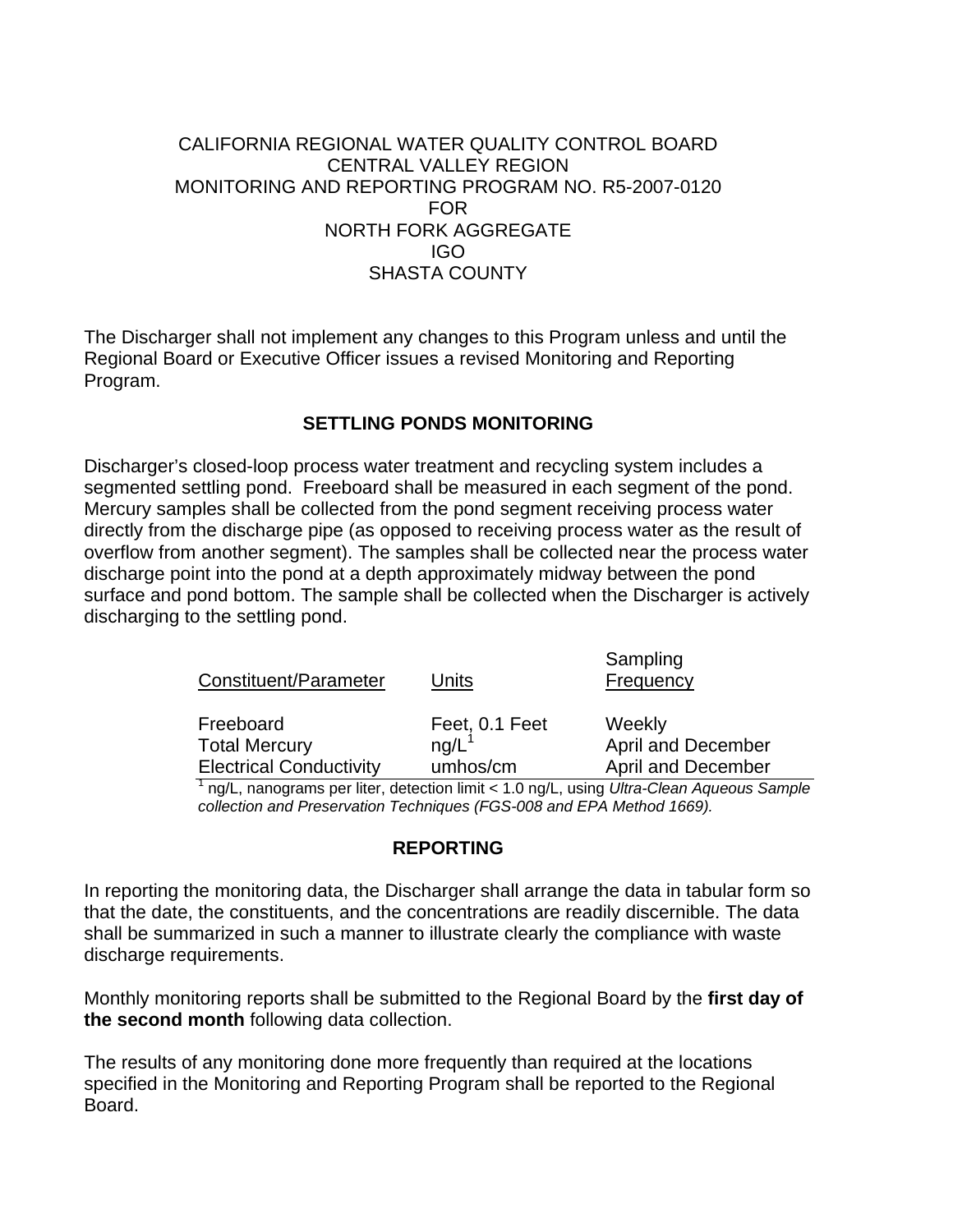#### MONITORING AND REPORTING PROGRAM NO. R5-2007-0120  $-2$ -NORTH FORK AGGREGATE SHASTA COUNTY

Upon written request of the Regional Board, the Discharger shall submit a report to the Regional Board by 30 January of each year. The report shall contain both tabular and graphical summaries of the monitoring data obtained during the previous year. In addition, the Discharger shall discuss the compliance record and the corrective actions taken or planned that may be needed to bring the discharge into full compliance with the waste discharge requirements. The Discharger shall implement the above monitoring program as of the date of this Order.

Ordered by:

#### *ORIGINAL SIGNED BY*

\_\_\_\_\_\_\_\_\_\_\_\_\_\_\_\_\_\_\_\_\_\_\_\_\_\_\_\_\_\_\_\_ PAMELA C. CREEDON, Executive Officer

14 September 2007

KK: sae